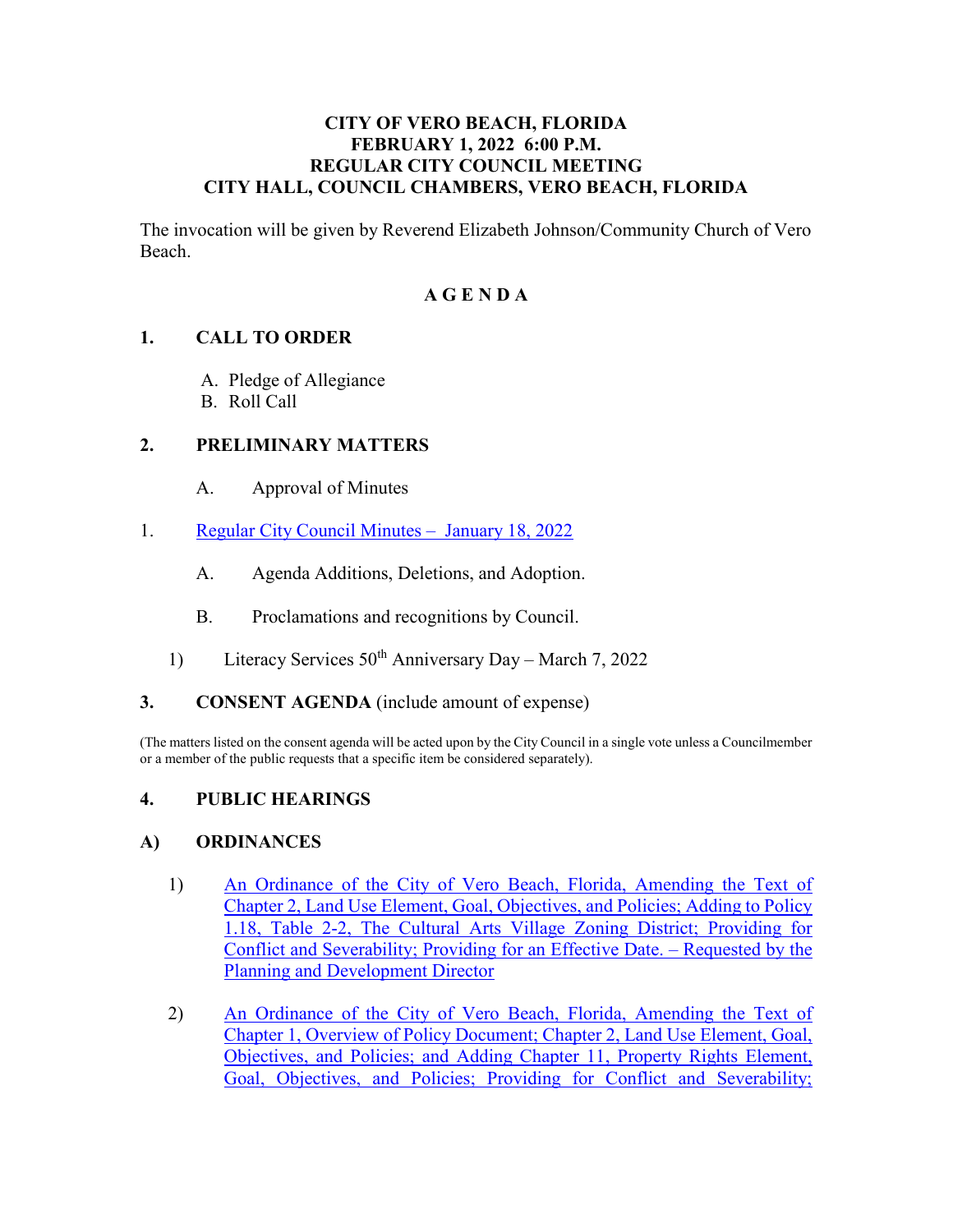[Providing for an Effective Date. – Requested by the Planning and Development](https://www.covb.org/DocumentCenter/View/5677/4A-2)  **Director** 

# **B) RESOLUTIONS**

- [Corners, Vero Beach Report" and Directing the City Staff to Prepare a Charter](https://www.covb.org/DocumentCenter/View/5678/4B-1)  [Amendment Ordinance and take steps to Implement the Plan; and Providing for](https://www.covb.org/DocumentCenter/View/5678/4B-1)  1) A Resolution of the City Council of Vero Beach, Florida, Adopting the "Three" [an Effective Date. –Requested by the City Council](https://www.covb.org/DocumentCenter/View/5678/4B-1)
- [#425751-1-94-01\); Providing for an Effective Date. Requested by the Airport](https://www.covb.org/DocumentCenter/View/5679/4B-2)  [2\) A Resolution of the City Council of the City of Vero Beach, Florida,](https://www.covb.org/DocumentCenter/View/5679/4B-2)  [Authorizing the City to enter into a Public Transportation Grant Agreement](https://www.covb.org/DocumentCenter/View/5679/4B-2)  [with the Florida Department of Transportation for a Project entitled](https://www.covb.org/DocumentCenter/View/5679/4B-2)  ["Rehabilitate Taxiway B \(Design\) at Vero Beach Regional Airport: \(FDOT](https://www.covb.org/DocumentCenter/View/5679/4B-2)  **Director**
- **5. PUBLIC COMMENT** (3-minute time limit)
- **6. CITY COUNCIL MATTERS**
- **A) NEW BUSINESS**
- **B) OLD BUSINESS**

# **PUBLIC NOTICE ITEMS FOR FUTURE PUBLIC HEARING 7. PUBLIC NOTICE ITEMS FOR FUTURE PUBLIC HEARIN**<br>**Public Hearing will be held on February 15, 2022 at 9:00 a.m.**

A) An Ordinance of the City of Vero Beach, Florida, Amending Article III, ["Commissions and Board," of Chapter 2, Administration of the Code of the](https://www.covb.org/DocumentCenter/View/5680/7-A)  [City of Vero Beach; Revising Membership of the Airport Commission;](https://www.covb.org/DocumentCenter/View/5680/7-A)  [Providing for Codification; Providing for the Correction of Scrivener's Errors;](https://www.covb.org/DocumentCenter/View/5680/7-A)  [Providing for Conflict and Severability; and Providing for an Effective Date. –](https://www.covb.org/DocumentCenter/View/5680/7-A)  [Requested by Mayor Robbie Brackett](https://www.covb.org/DocumentCenter/View/5680/7-A) 

# **[Public Hearing will be held on February 15, 2022 at 9:00 a.m.](https://www.covb.org/DocumentCenter/View/5681/7-B)**

B) An Ordinance of the City of Vero Beach, Florida, Amending Chapter 26, [Cemetery, of the Code of the City of Vero Beach; Revising Order of Sales;](https://www.covb.org/DocumentCenter/View/5681/7-B)  [Revising Burial Lot Restrictions; Amending Monument Standards; Amending](https://www.covb.org/DocumentCenter/View/5681/7-B)  [Columbarium Restrictions and Regulations; Providing for Codification;](https://www.covb.org/DocumentCenter/View/5681/7-B)  [Providing for Repeal of Conflicting Ordinances; Providing for Severability;](https://www.covb.org/DocumentCenter/View/5681/7-B)  [Providing for the Correction of Scrivener's Errors; and Providing for an](https://www.covb.org/DocumentCenter/View/5681/7-B)  [Effective Date. – Requested by the Public Work's Department](https://www.covb.org/DocumentCenter/View/5681/7-B)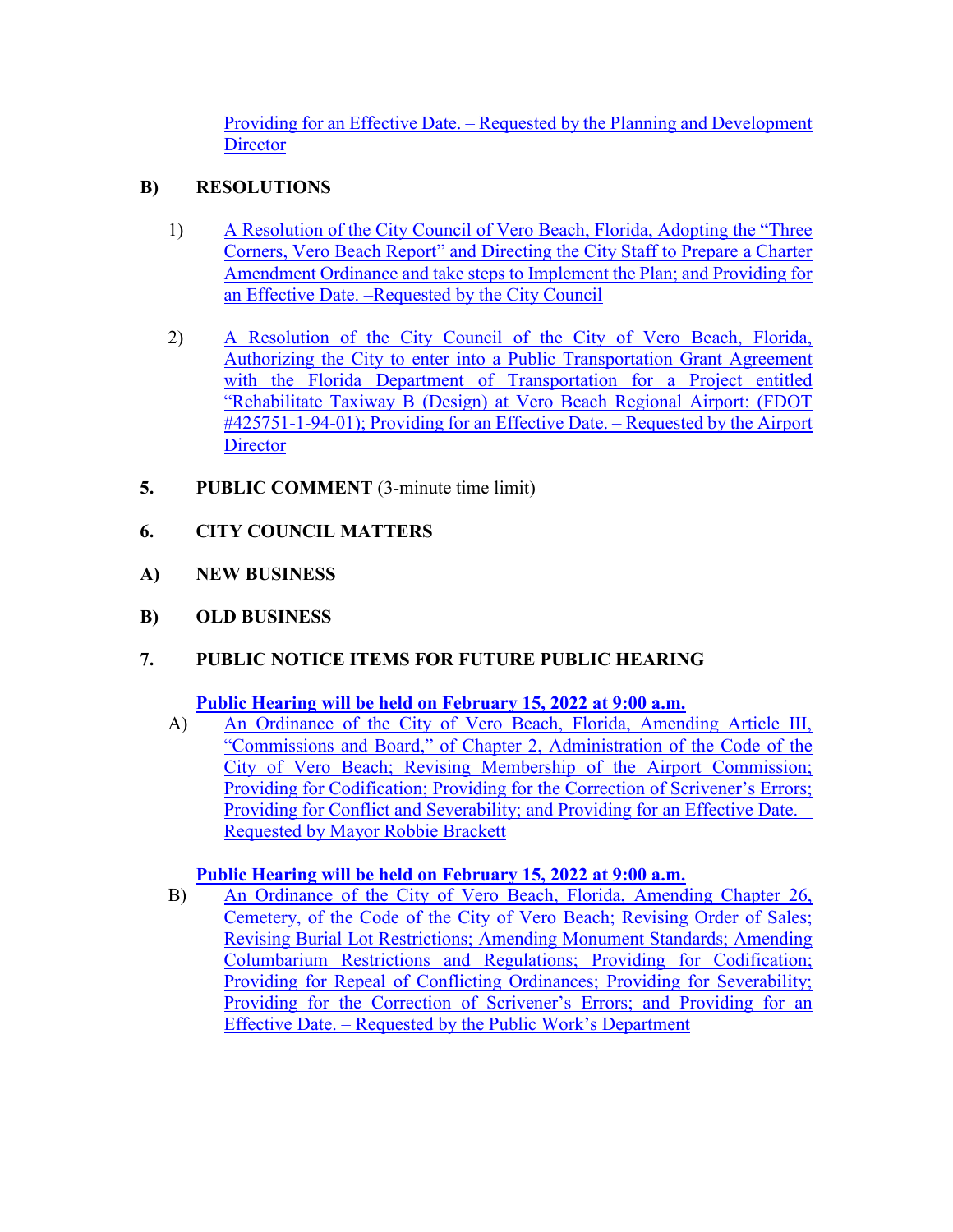# **[Public Hearing will be held on February 15, 2022 at 9:00 a.m. and March 1,](https://www.covb.org/DocumentCenter/View/5673/7-C)  [2022 at 6:00 p.m.](https://www.covb.org/DocumentCenter/View/5673/7-C)**

 [Development Regulations by Amending Chapter 62, Article III, Commercial](https://www.covb.org/DocumentCenter/View/5673/7-C)  [Districts, Chapter 62, Article IV, Industrial District, and Chapter 62, Article](https://www.covb.org/DocumentCenter/View/5673/7-C)  [C\) An Ordinance of the City of Vero Beach, Florida, Amending the Land](https://www.covb.org/DocumentCenter/View/5673/7-C)  [VII, Airport Master Plan Land Use Zones, to add Commercial Food Services to](https://www.covb.org/DocumentCenter/View/5673/7-C)  [the List of Permitted Uses in the C-1, Commercial District, ALI-A1 and ALI-](https://www.covb.org/DocumentCenter/View/5673/7-C)[1, Airport Light Industrial Zoning Districts, and M, Industrial District;](https://www.covb.org/DocumentCenter/View/5673/7-C)  [Amending Chapter 60 \(Appendix Definitions\) to add a Definition of](https://www.covb.org/DocumentCenter/View/5673/7-C)  [Commercial Food Service; Providing for Codification; Providing for Conflict](https://www.covb.org/DocumentCenter/View/5673/7-C)  [and Severability; Providing for Correction of Scrivener's Errors; and Providing](https://www.covb.org/DocumentCenter/View/5673/7-C)  [for an Effective Date. – Requested by the Planning and Development Director](https://www.covb.org/DocumentCenter/View/5673/7-C) 

# **8. CITY CLERK MATTERS**

- 1) [Annual Reports](https://www.covb.org/DocumentCenter/View/5674/8-1)
- $\overline{9}$ .  (Staff/Consultant special reports and information items) **9. CITY MANAGER MATTERS** (include amount of expense)

# **10. CITY ATTORNEY MATTERS**

A) Announcement of Executive Session to take place on February 4, 2022 at 11:00 a.m.

# **11. COUNCILMEMBER MATTERS**

A. Mayor Brackett's Matters

Sponsored presentation items by the public (10-minute time limit)

B. Vice Mayor Neville's Matters

Sponsored presentation items by the public (10-minute time limit)

C. Councilmember Minuse's Matters

Sponsored presentation items by the public (10-minute time limit)

D. Councilmember McCabe's Matters

Sponsored presentation items by the public (10-minute time limit)

E. Councilmember Cotugno's Matters

Sponsored presentation items by the public (10-minute time limit)